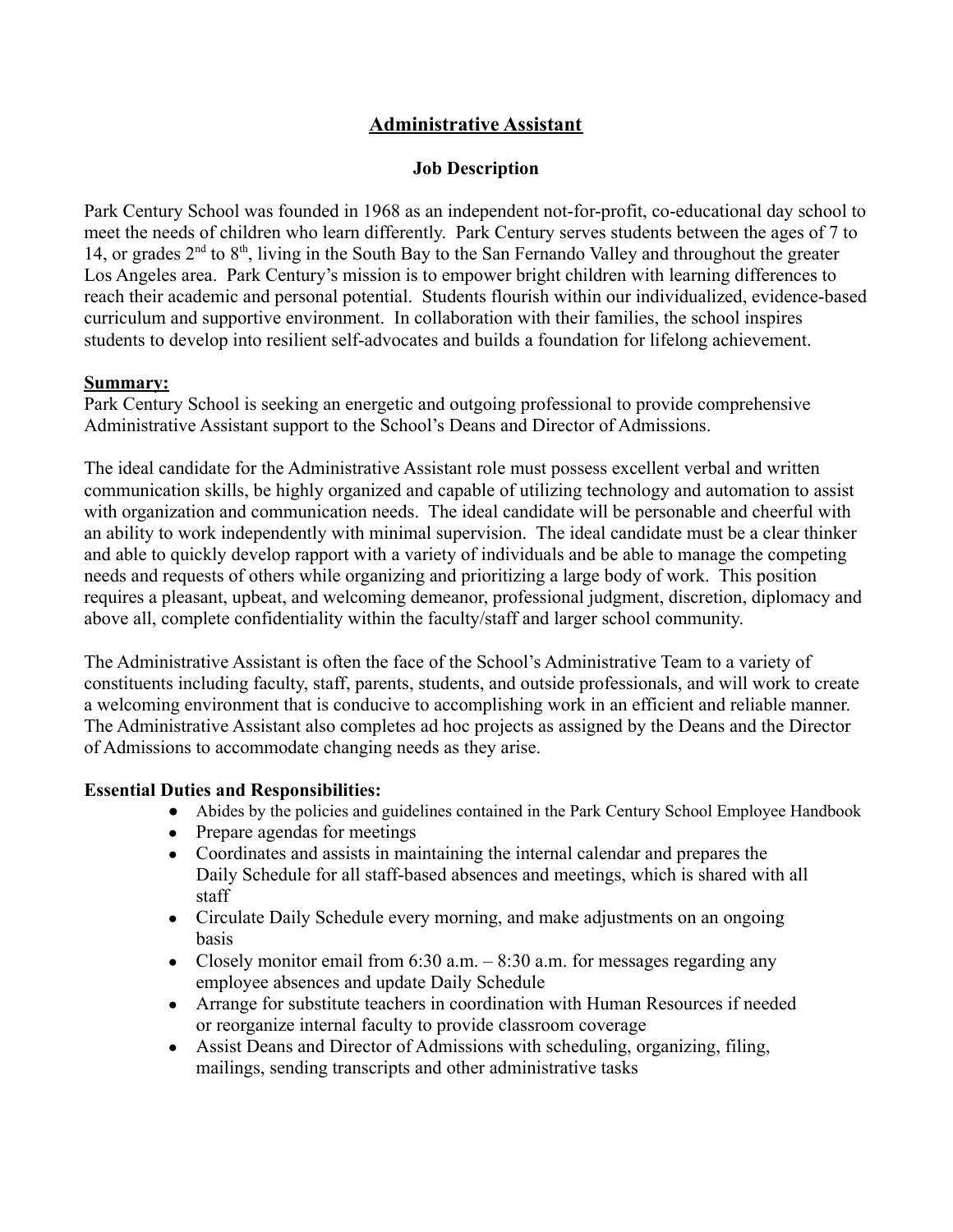- Assist in sending transcripts to high schools and coordinating all materials involving  $8<sup>th</sup>$  grade transition to high school.
- Schedule parent conferences twice a year and team meetings with internal staff and outside professionals on an ongoing basis throughout the school year
- Prepare templates for Fall and Spring parent conference reports, progress reports and report cards
- Email conference reports, progress reports and report cards to parents
- Contact parents and outside professionals to coordinate and schedule all meetings requested by the Deans, including parent conferences, team meetings, consultations, graduation meetings, administrative meetings, faculty/staff meetings, transition meetings, language evaluation meetings, and "staffing" meetings (internal meetings for each student to mark progress and flag concerns)
- Schedule meetings and appointments for Deans, Director of Admissions, and faculty and staff
- Process field trip requests and reserve buses with the assistance of the Business **Office**
- Fill in for Front Office Administrator with phone assistance, and other duties when necessary
- Maintain student records, sort and file incoming reports, records, and notes and close student files at the end of the year
- Maintain administrative files
- Assist with correspondence, screen telephone calls, record messages, and set up and direct conference calls
- Complete various special projects as assigned by Deans and Director of Admissions
- Act as school coordinator for large projects, as assigned by the Deans and Director of Admissions
- Assist Director of Admissions in scheduling meetings with prospective families and tour groups
- Attend first Admissions meetings to take notes on developmental history
- Keep conference rooms neat and supplied with updated call logs and office supplies
- Assume responsibility for special research and other projects as assigned by the Deans and Director of Admissions
- Support the school and its leadership as needed, and any other duties as assigned by the Head of School, Deans, and Director of Development, and assist with school-related events and activities both during and outside of work hours
- Have good attendance

# **Qualification Requirements**

- Excellent oral and written communication skills
- Broad base of general clerical and office management knowledge and skills
- Strong administrative and organizational skills
- Experience in organizing and maintaining moderately complex filing and records systems
- Previous experience with computerized information systems